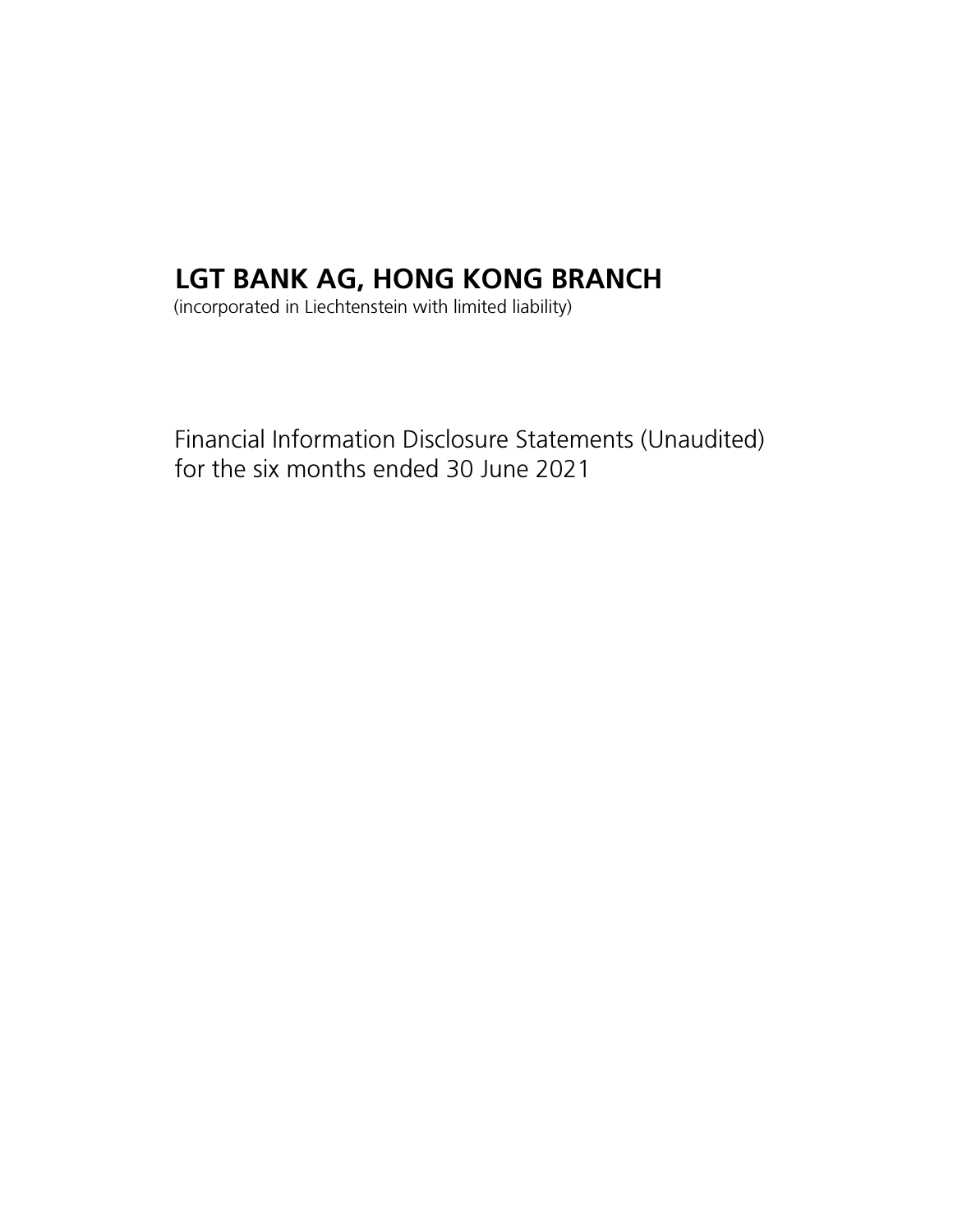### Section A : Branch Information

### I Income Statement Information

(in thousands of Hong Kong Dollars)

|                                                              |            | For the period ended  |            | For the period ended |
|--------------------------------------------------------------|------------|-----------------------|------------|----------------------|
|                                                              |            | 30 Jun 2021           |            | 30 Jun 2020          |
|                                                              |            |                       |            |                      |
| Interest income                                              |            | 146,749               |            | 359,234              |
| Interest expenses                                            |            | (44, 067)             |            | (207, 751)           |
| Other operating income                                       |            |                       |            |                      |
| Gains less losses arising from trading in foreign currencies |            | 122,575               |            | 89,716               |
| Gains less losses on securities held for trading purposes    |            | 124,937               |            | 103,767              |
| Gains less losses from other trading activities              |            | 94,953                |            | 61,155               |
| Net fees and commission income                               |            |                       |            |                      |
| Gross fees and commission income                             | 807,963    |                       | 602,009    |                      |
| Gross fees and commission expenses                           | (124,486)  | 683,477               | (108, 184) | 493,825              |
| Others                                                       |            | 106,981               |            | 107,086              |
| Operating income                                             |            | 1,235,605             |            | 1,007,032            |
| Operating expenses                                           |            |                       |            |                      |
| Staff and rental expenses                                    | (656, 461) |                       | (545, 447) |                      |
| Other expenses                                               | (379, 089) |                       | (341, 974) |                      |
| Charge for other provisions                                  |            | $(162)$ $(1,035,712)$ | (9)        | (887, 430)           |
| Change in allowances for expected credit losses              |            | (1, 817)              |            | (5,630)              |
| Profit before taxation                                       |            | 198,076               |            | 113,972              |
| Tax expense                                                  |            | (33, 725)             |            | (23, 888)            |
| Profit after taxation                                        |            | 164,351               |            | 90,084               |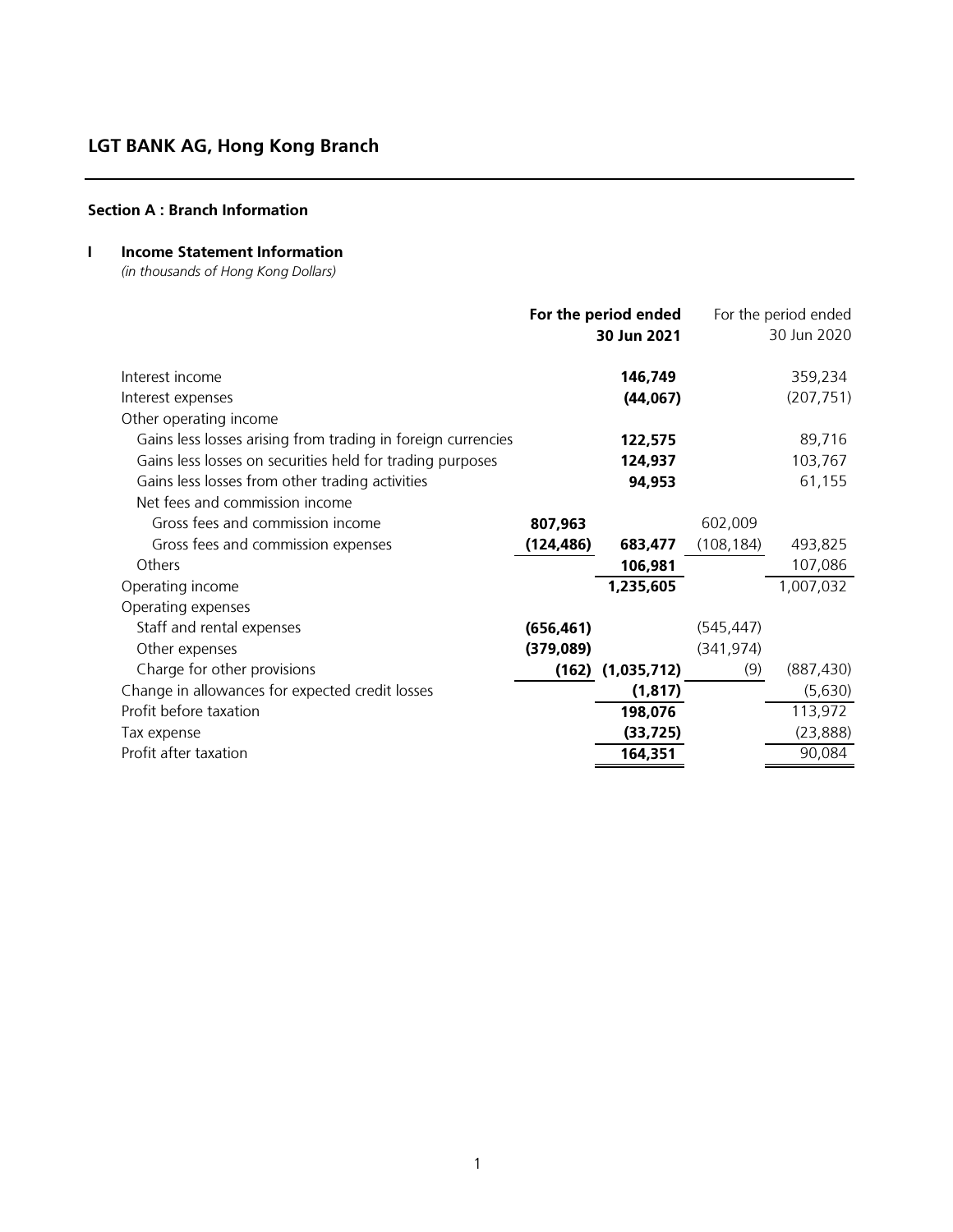### II Balance Sheet Information

(in thousands of Hong Kong Dollars)

|                                                                  | 30 Jun 2021 | 31 Dec 2020 |
|------------------------------------------------------------------|-------------|-------------|
| <b>Assets</b>                                                    |             |             |
| Due from Exchange Fund                                           | 435,200     | 388,101     |
| Cash and balances with banks                                     | 5,224,396   | 3,518,369   |
| Placements with banks which have a residual contractual maturity |             |             |
| of more than 1 month but not more than 12 months                 |             | 829,409     |
| Amount due from overseas offices of the institution              | 17,785,455  | 22,416,654  |
| Investment securities                                            | 7,483,982   | 5,944,564   |
| Loans and receivables                                            | 22,645,031  | 18,255,509  |
| Fixed assets                                                     | 532,051     | 597,010     |
| Intangible assets                                                | 1,173,754   | 1,207,322   |
| <b>Total assets</b>                                              | 55,279,869  | 53,156,938  |
|                                                                  |             |             |
| <b>Liabilities</b>                                               |             |             |
| Deposits and balances from banks                                 | 65,909      | 22,522      |
| Deposit from customers                                           |             |             |
| Demand deposits and current accounts                             | 17,835,384  | 14,909,520  |
| Time, call and notice deposits                                   | 23,432,950  | 27,806,861  |
| Amount due to overseas offices of the institution                | 11,705,326  | 7,758,707   |
| Provision for commitments and contingent liabilities             | 162         |             |
| Other liabilities                                                | 2,240,138   | 2,659,328   |
| <b>Total liabilities</b>                                         | 55,279,869  | 53,156,938  |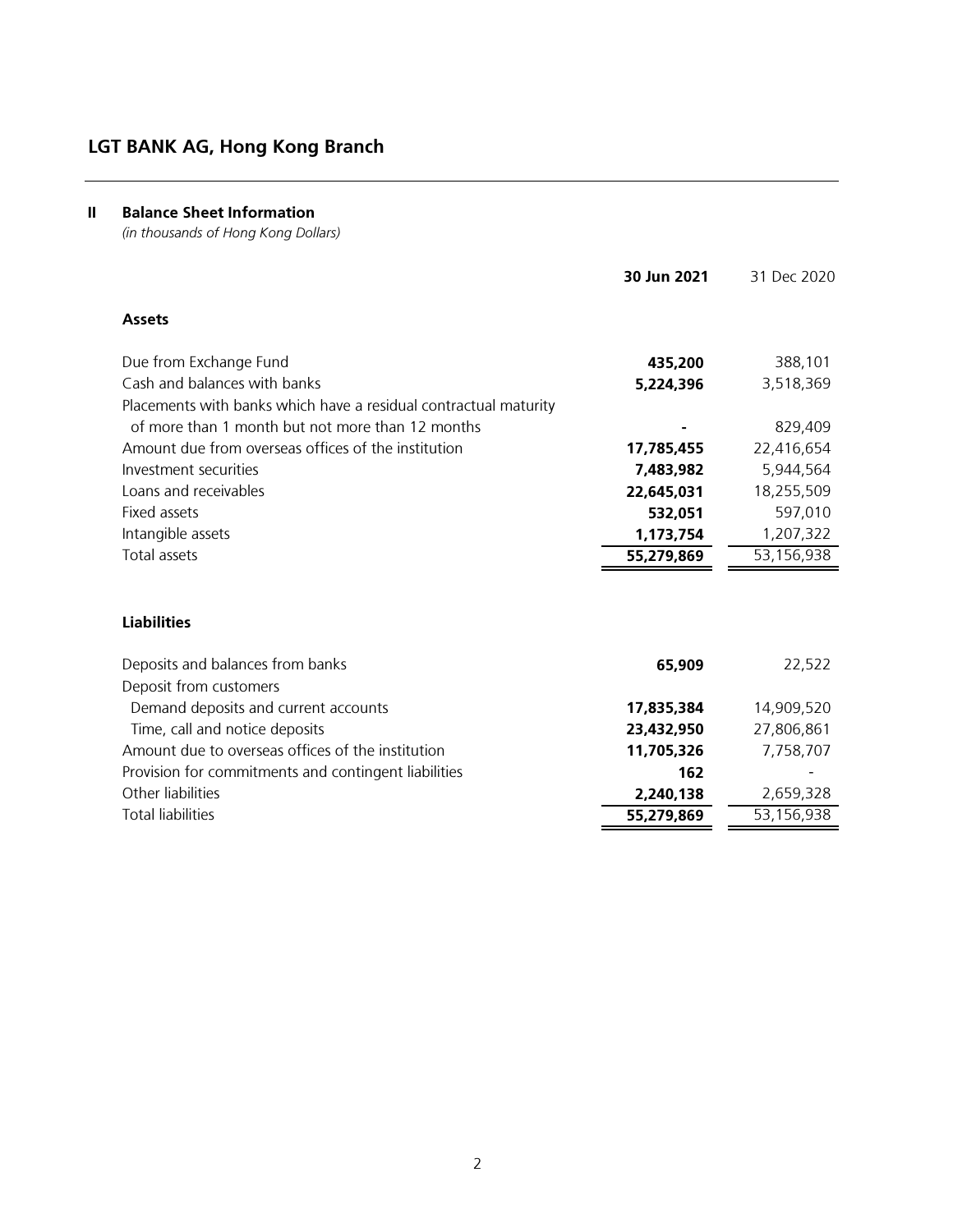| Ш   | <b>Additional Balance Sheet Information</b><br>(in thousands of Hong Kong Dollars) |                      |                      |
|-----|------------------------------------------------------------------------------------|----------------------|----------------------|
| (1) | Cash and balances with banks                                                       | 30 Jun 2021          | 31 Dec 2020          |
|     | Cash and balances with banks<br>Less: Allowances for expected credit losses        | 5,226,464<br>(2,068) | 3,520,109<br>(1,740) |
|     |                                                                                    | 5,224,396            | 3,518,369            |
| (2) | Loans and receivables                                                              | 30 Jun 2021          | 31 Dec 2020          |
|     | Loans and advances to customers                                                    | 21,505,393           | 16,827,610           |
|     | Loans and advances to banks<br>Less:                                               | 285,019              | 188,653              |
|     | Allowances for expected credit losses                                              | (2,203)              | (469)                |
|     |                                                                                    | 21,788,209           | 17,015,794           |
|     | Accrued interest receivables                                                       | 13,959               | 19,315               |
|     | Unrealized gains on derivative instruments                                         | 667,722              | 1,077,814            |
|     | Other accounts                                                                     | 175,141              | 142,586              |
|     |                                                                                    | 856,822              | 1,239,715            |
|     |                                                                                    | 22,645,031           | 18,255,509           |

(3) The breakdown of gross amount of loans and advances to customers by industry sectors and the corresponding balances covered by collateral or other security:

|                                                                                 | 30 Jun 2021            |                                            | 31 Dec 2020            |                                            |
|---------------------------------------------------------------------------------|------------------------|--------------------------------------------|------------------------|--------------------------------------------|
|                                                                                 | Outstanding<br>balance | <b>Balance</b><br>covered by<br>collateral | Outstanding<br>balance | <b>Balance</b><br>covered by<br>collateral |
| Loans and advances for use in Hong Kong<br>Industrial, commercial and financial |                        |                                            |                        |                                            |
| Financial concerns<br>Individuals                                               | 1,284,002              | 1,283,763                                  | 539,290                | 539,231                                    |
| Others                                                                          | 5,136,877              | 5,132,375                                  | 4,250,136              | 4,230,240                                  |
| Loans and advances for use outside Hong Kong                                    | 15,084,514             | 14,974,105                                 | 12,038,184             | 12,018,298                                 |
|                                                                                 | 21,505,393             | 21,390,243                                 | 16,827,610             | 16,787,769                                 |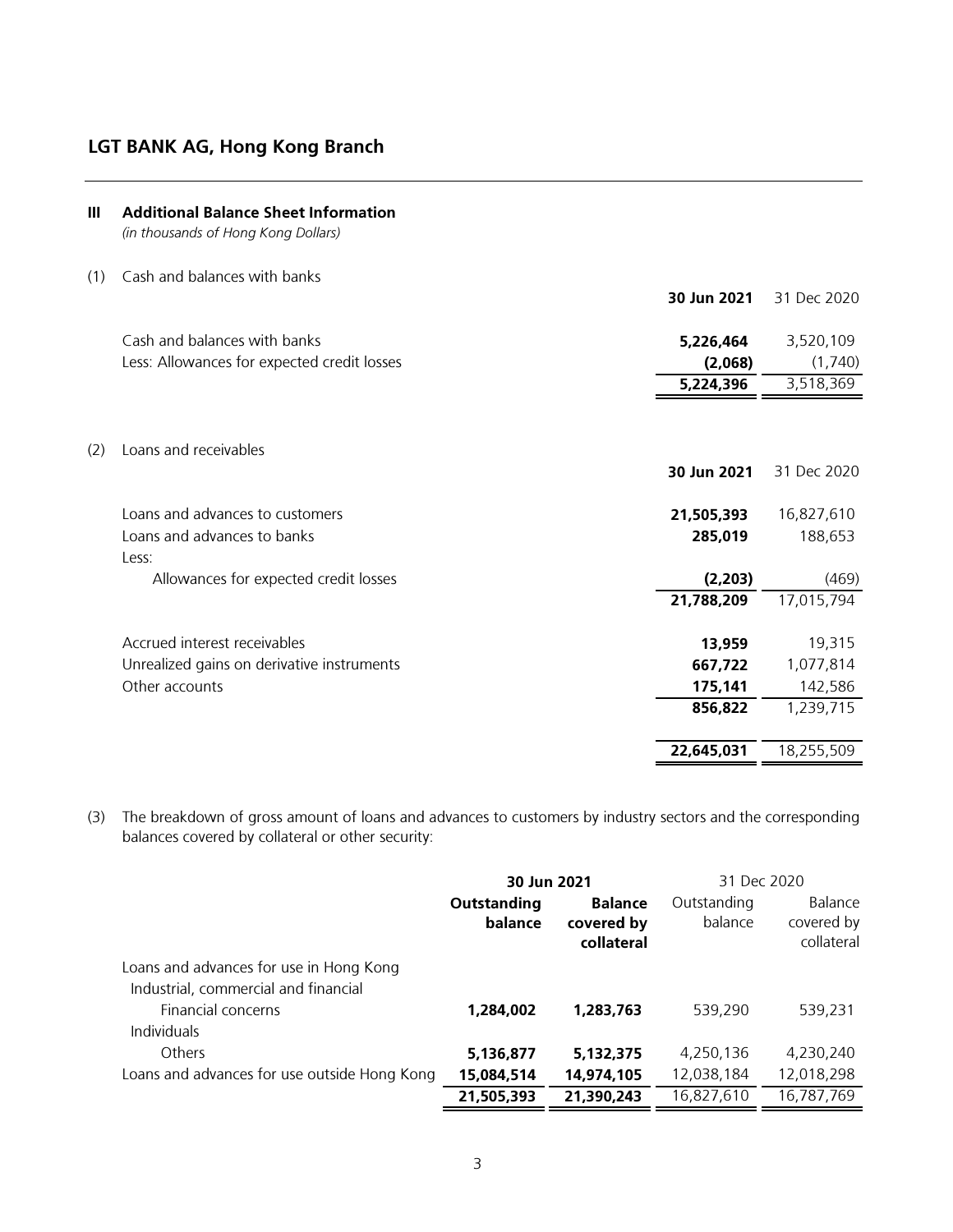#### III Additional Balance Sheet Information (continued)

(in thousands of Hong Kong Dollars)

(4) The table shows loans and advances to customers by major countries, amounting to not less than 10% of the aggregate loans and advances to customers:

|                        | 30 Jun 2021 |
|------------------------|-------------|
| British Virgin Islands | 9,577,835   |
| Hong Kong              | 6,543,730   |
|                        | 16,121,565  |
|                        | 31 Dec 2020 |
| British Virgin Islands | 7,356,269   |
| Hong Kong              | 4,947,390   |
|                        | 12,303,659  |

The above geographical analysis is based on the location of the counterparty after taking into account the recognized risk transfer as defined in Section 98 of the Banking (Disclosure) Rules ("BDR"). The transfer of risk applies when an advance is guaranteed by a party in a country which is different from that of the counterparty.

- (5) No allowances for loans and advances or other exposures of LGT HK have been set aside or maintained at the overseas head office as at 30 June 2021 and 31 December 2020.
- (6) Impaired financial assets are individually assessed assets which exhibit objective evidence of impairment on an individual basis. There were no impaired loans and advances to customers and banks, balances with banks as at 30 June 2021 and 31 December 2020.
- (7) There were no overdue loans and advances to customers and banks, balances with banks as at 30 June 2021 and 31 December 2020.
- (8) There were no repossessed assets, and no rescheduled loans and advances to customers and banks, balances with banks as at 30 June 2021 and 31 December 2020.
- (9) There were no overdue other assets at LGT HK as at 30 June 2021 and 31 December 2020.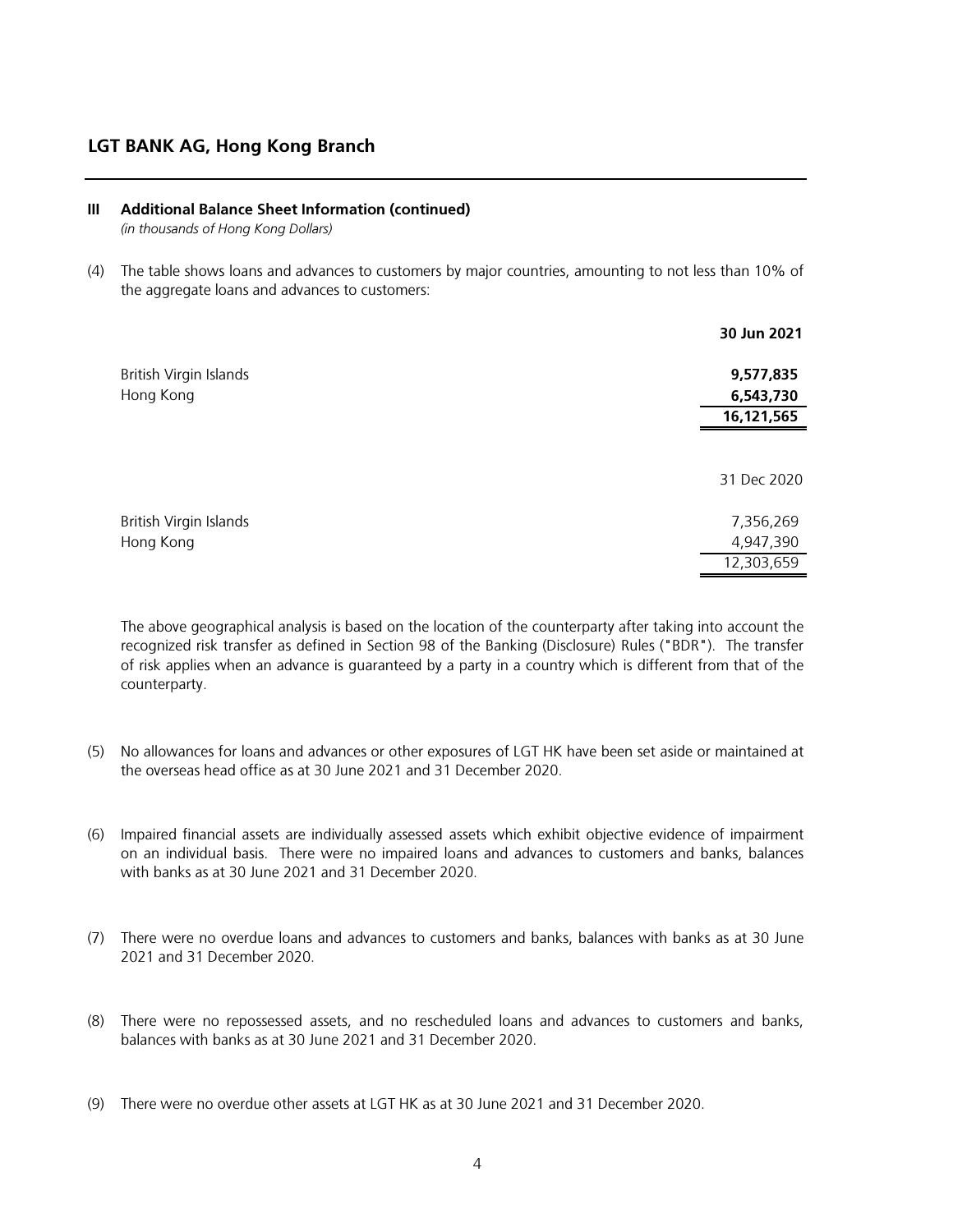#### IV International Claims

(in thousands of Hong Kong Dollars)

The table shows International claims by major countries or geographical segments, after taking into account any recognized risk transfer as defined in section 98 of the BDR, amounting to not less than 10% of the aggregate International claims:

|                                     | Non-bank private sector |                              |                                      |                                        |              |
|-------------------------------------|-------------------------|------------------------------|--------------------------------------|----------------------------------------|--------------|
|                                     |                         | <b>Banks</b> Official Sector | Non-bank<br>financial<br>institution | <b>Non-financial</b><br>private sector | <b>Total</b> |
| 30 Jun 2021                         |                         |                              |                                      |                                        |              |
| Developed countries<br>of which     | 28,864,277              | 631,978                      | 1,705,515                            | 1,671,739                              | 32,873,509   |
| - Liechtenstein                     | 22,128,869              |                              | 4,114                                | 8,566                                  | 22,141,549   |
| Developing Asia-Pacific<br>of which | 937,466                 |                              | 435,755                              | 7,220,798                              | 8,594,019    |
| - China                             | 108,077                 |                              | 332,028                              | 6,116,918                              | 6,557,023    |
|                                     |                         |                              | Non-bank private sector              |                                        |              |
|                                     | <b>Banks</b>            | Official Sector              | Non-bank<br>financial<br>institution | Non-financial<br>private sector        | Total        |
| 31 Dec 2020                         |                         |                              |                                      |                                        |              |
| Developed countries<br>of which     | 32,267,867              | 989,739                      | 1,214,380                            | 1,277,785                              | 35,749,771   |
| - Liechtenstein                     | 26,519,667              |                              | 6,369                                | 8,492                                  | 26,534,528   |
| Developing Asia-Pacific<br>of which | 135,004                 |                              | 416,820                              | 4,883,442                              | 5,435,266    |
| - China                             | 84,811                  |                              | 311,938                              | 3,894,818                              | 4,291,567    |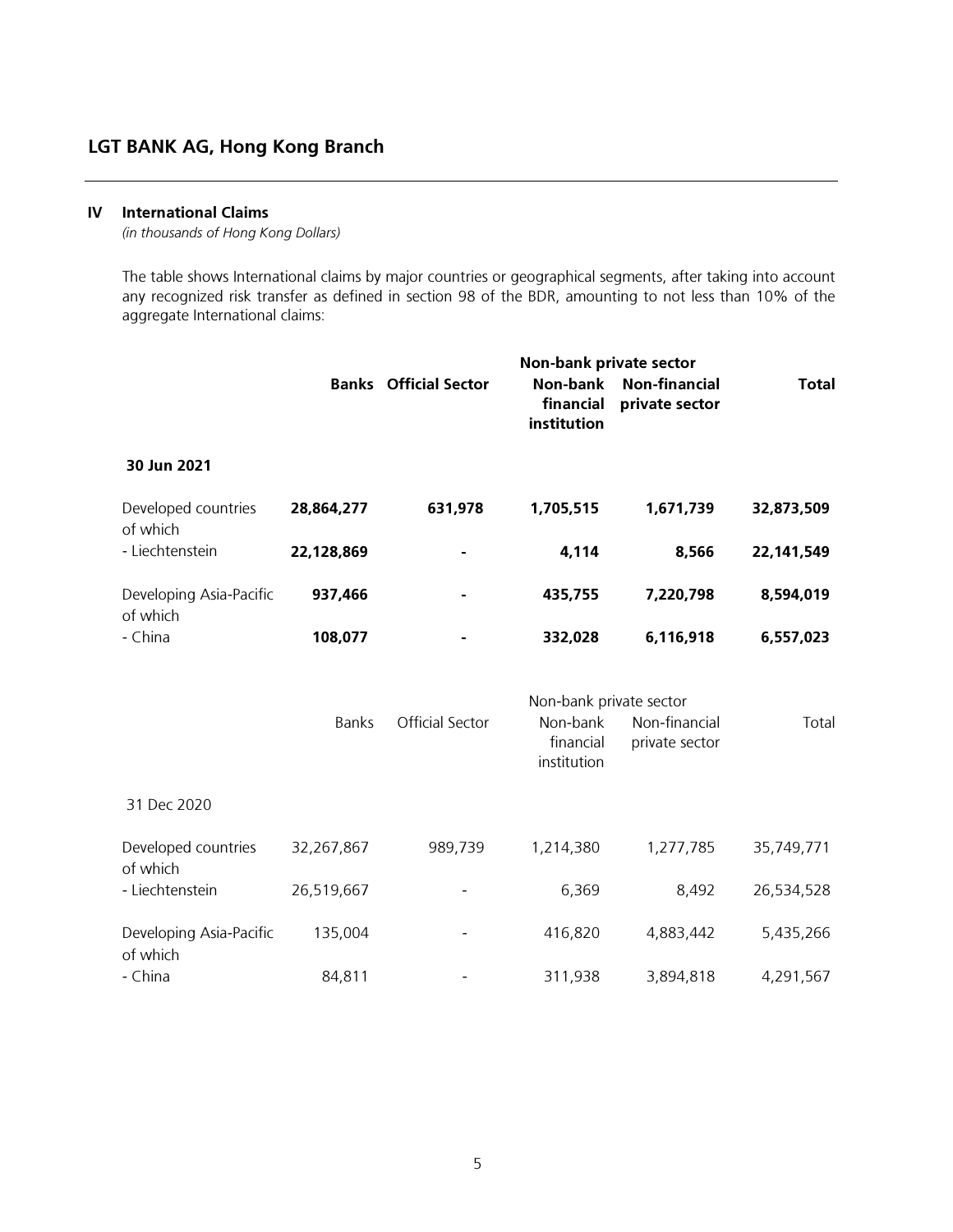### V Mainland Activities

(in thousands of Hong Kong Dollars, except ratios)

# The Non-bank Mainland Exposures are as follows:

| 30 Jun 2021                                                                                                                    | On-balance                    | Off-balance<br>sheet exposures sheet exposures | <b>Total</b> |
|--------------------------------------------------------------------------------------------------------------------------------|-------------------------------|------------------------------------------------|--------------|
| Type of Counterparties                                                                                                         |                               |                                                |              |
| PRC nationals residing in Mainland China or other entities<br>incorporated in Mainland China and their subsidiaries and JVs    | 1,003,096                     | 3,270                                          | 1,006,366    |
| Other counterparties where the exposures are considered by the<br>reporting institution to be non-bank Mainland China exposure | 127,528                       | 1,382                                          | 128,910      |
| Total                                                                                                                          | 1,130,624                     | 4,652                                          | 1,135,276    |
| Total assets after provision                                                                                                   | 55,279,707                    |                                                |              |
| On-balance sheet exposures as percentage of total assets                                                                       | 2.05%                         |                                                |              |
| 31 Dec 2020<br>Type of Counterparties                                                                                          | On-balance<br>sheet exposures | Off-balance<br>sheet exposures                 | Total        |
| PRC nationals residing in Mainland China or other entities<br>incorporated in Mainland China and their subsidiaries and JVs    | 766,143                       | 5,665                                          | 771,808      |
| Other counterparties where the exposures are considered by the<br>reporting institution to be non-bank Mainland China exposure | 95,314                        | 1,364                                          | 96,678       |
| Total                                                                                                                          | 861,457                       | 7,029                                          | 868,486      |
| Total assets after provision                                                                                                   | 53,156,938                    |                                                |              |
| On-balance sheet exposures as percentage of total assets                                                                       | 1.62%                         |                                                |              |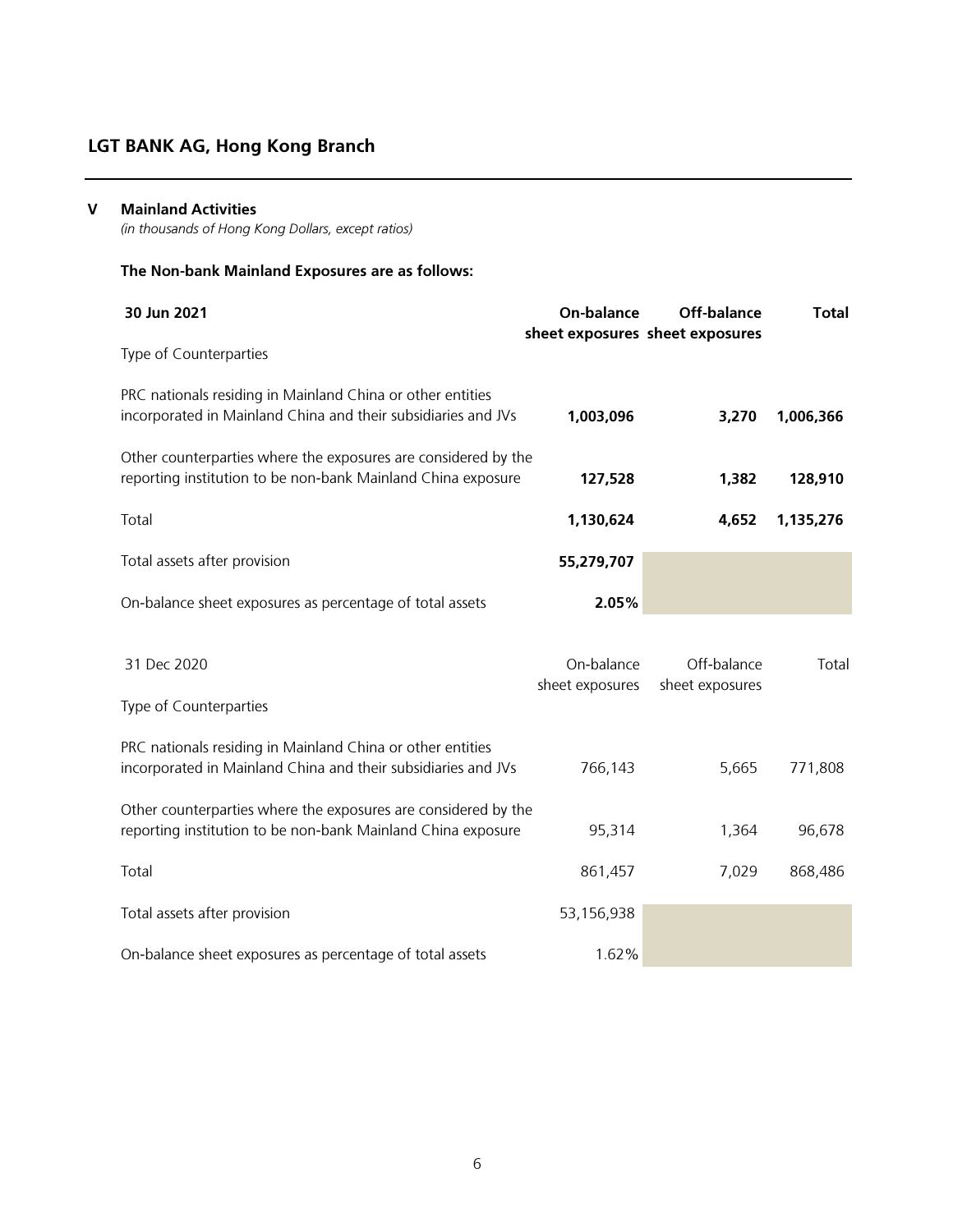### VI Currency Risk

(in thousands of Hong Kong Dollars)

|                                  | <b>USD</b>     | <b>EUR</b>  | <b>CNY</b> |             |             |               |
|----------------------------------|----------------|-------------|------------|-------------|-------------|---------------|
| 30 Jun 2021                      |                |             |            |             |             |               |
| Spot assets                      | 30,637,623     | 3,523,826   | 800,786    |             |             |               |
| Spot liabilities                 | (30, 629, 451) | (3,524,212) | (797, 423) |             |             |               |
| Forward purchases                | 9,207,802      | 994,788     | 396,987    |             |             |               |
| Forward sales                    | (9,213,932)    | (993, 220)  | (399, 798) |             |             |               |
| Net options position             |                |             |            |             |             |               |
| Net long (or net short) position | 2,042          | 1,182       | 552        |             |             |               |
|                                  |                |             |            |             |             |               |
|                                  | <b>USD</b>     | EUR         | <b>CNY</b> | JPY         | <b>CHF</b>  | <b>AUD</b>    |
| 31 Dec 2020                      |                |             |            |             |             |               |
| Spot assets                      | 29,948,302     | 3,390,300   | 918,583    | 2,309,867   | 1,568,432   | 1,456,679     |
| Spot liabilities                 | (29,948,000)   | (3,385,854) | (915, 515) | (2,310,293) | (1,578,022) | (1,456,265)   |
| Forward purchases                | 7,175,823      | 887,346     | 116,013    | 1,615,284   | 1,605,364   | 1,276,488     |
| Forward sales                    | (7, 178, 298)  | (890, 732)  | (118, 563) | (1,614,418) | (1,594,916) | (1, 276, 711) |
| Net options position             |                |             |            |             |             |               |
| Net long (or net short) position | (2, 173)       | 1,060       | 518        | 440         | 858         | 191           |

At 30 June 2021, USD, EUR, CNY (31 December 2020: USD, EUR, CNY, JPY, CHF and AUD) constitute 10% or more of the total net position in all foreign currencies.

There were no foreign currency net structural positions as at 30 June 2021 and 31 December 2020.

Net options position is calculated on the basis of delta-weighted positions of all foreign exchange options contracts.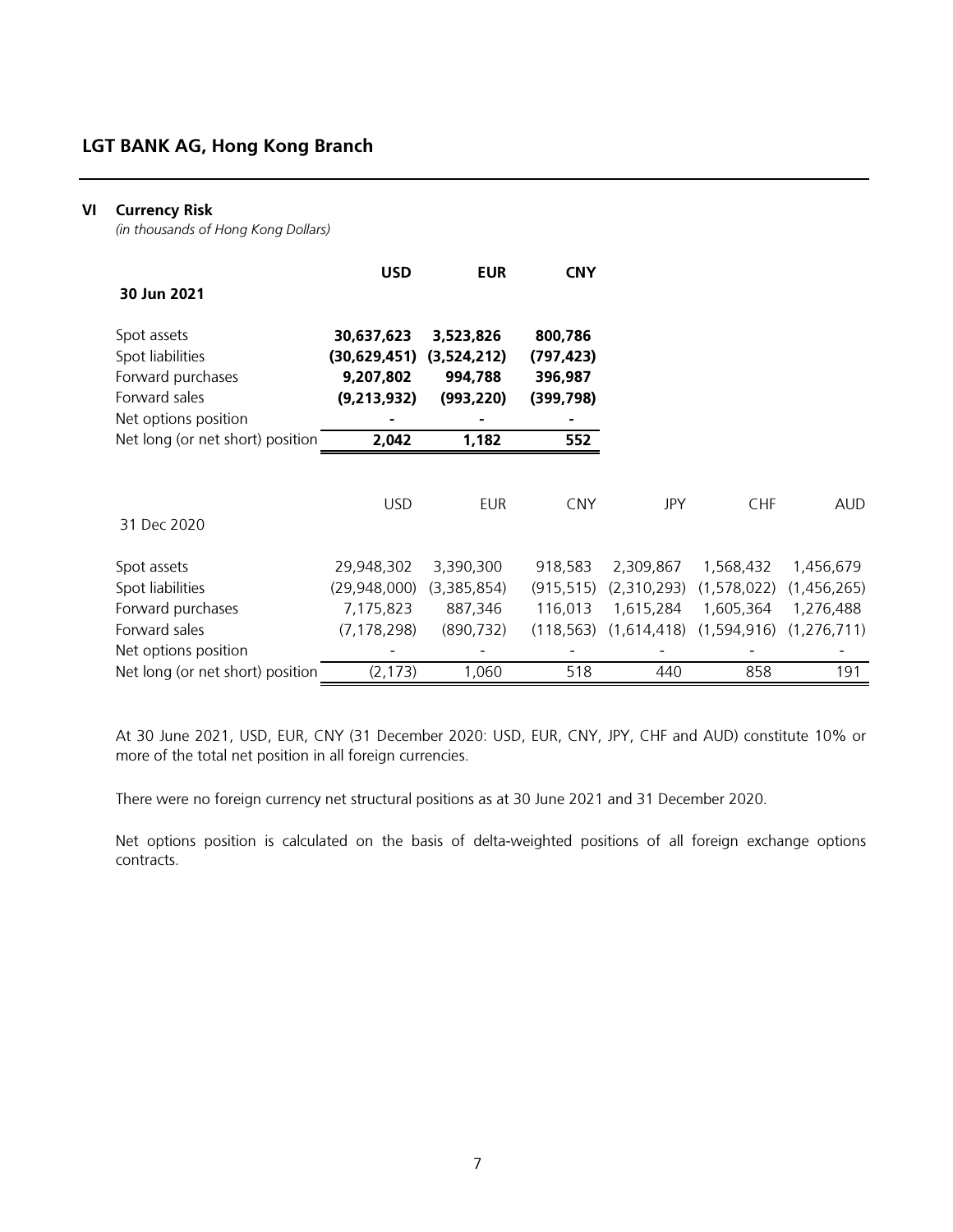### VII Off-Balance Sheet Exposures

(in thousands of Hong Kong Dollars)

|                                                   | 30 Jun 2021 | 31 Dec 2020 |
|---------------------------------------------------|-------------|-------------|
| Contingent Liabilities and Commitments            |             |             |
| Contractual Amount                                |             |             |
| Direct credit substitutes                         | 717.148     | 702.478     |
| Transaction-related contingent items              | 3,789       | 4.555       |
| Amount owing on partly paid shares and securities | 446,260     | 492.721     |
| Other commitments                                 | 25,353,354  | 26.892.148  |

The contractual amounts represent the amount at risk should the contract be fully drawn upon the client default.

|                               | 30 Jun 2021 | 31 Dec 2020 |
|-------------------------------|-------------|-------------|
| Derivatives                   |             |             |
| Contractual / Notional Amount |             |             |
| Exchange rate contracts**     | 33,365,722  | 31,346,491  |
| Interest rate contracts       | 1,207,026   | 1.253.874   |
| Equity contracts              | 16,423,080  | 12,278,864  |
| Others **                     | 8.921.775   | 6,817,118   |
|                               | 59,917,603  | 51,696,347  |

|                            | 30 Jun 2021                 |                                         | 31 Dec 2020          |                           |
|----------------------------|-----------------------------|-----------------------------------------|----------------------|---------------------------|
|                            | <b>Fair value</b><br>assets | <b>Fair value</b><br><b>liabilities</b> | Fair value<br>assets | Fair value<br>liabilities |
| Exchange rate contracts ** | 228,688                     | 219,935                                 | 346,533              | 335,830                   |
| Interest rate contracts    | 21,806                      | 21,349                                  | 29.971               | 29,438                    |
| Equity contracts           | 300,807                     | 300,807                                 | 607,441              | 607,441                   |
| Others **                  | 116,421                     | 115,295                                 | 93,869               | 92,836                    |
|                            | 667,722                     | 657,386                                 | 1.077.814            | 1,065,545                 |

The contractual / notional amounts of derivatives indicate the volume of transactions outstanding at the balance sheet date, they do not represent amount at risk.

The contractual amounts and fair values of the above derivatives are shown on a gross basis with no offsetting presentation due to bilateral netting agreements.

\*\* Reclassification of gold contracts was made from exchange rate contracts to precious metals contracts in accordance with the change of the completion instructions of MA(BS)1. Comparative figures have been restated to conform to such changes and current period's presentation.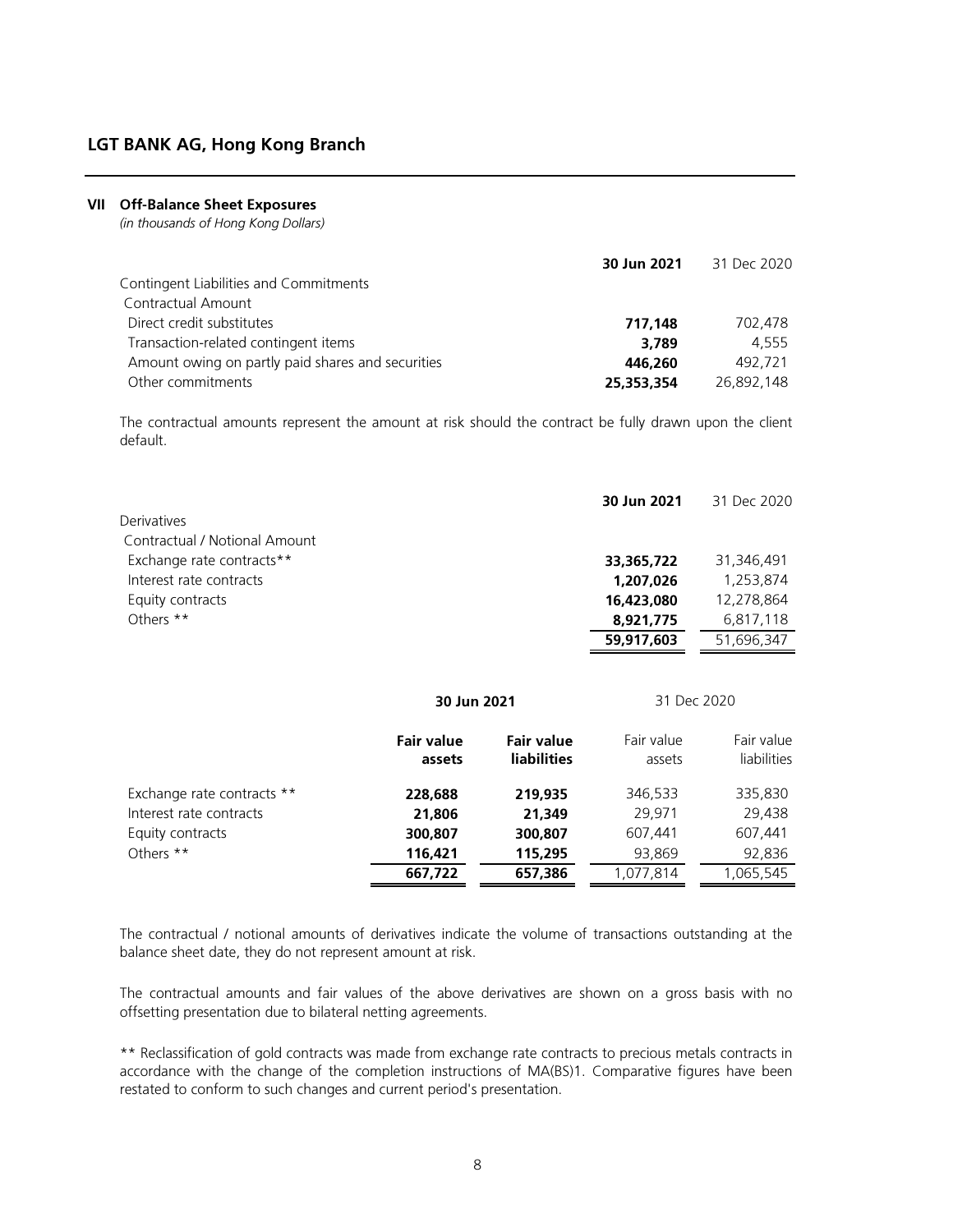#### VIII Liquidity

|                                             | For the quarter ended |             |  |
|---------------------------------------------|-----------------------|-------------|--|
|                                             | 30 Jun 2021           | 30 Jun 2020 |  |
| Average liquidity maintenance ratio ("LMR") | 61.79%                | 64.64%      |  |

The average LMR is calculated based on the arithmetic mean of the Branch's average LMR for each calendar month in that quarter, as reported in the liquidity position return submitted to the Hong Kong Monetary Authority.

### IX Disclosure on Remuneration

With reference to HKMA Supervisory Policy Manual CG-5, "Guideline on a sound remuneration system", remuneration information is disclosed by LGT Bank AG, hence it is not separately disclosed by LGT HK. For details on LGT Bank AG remuneration information, please refer to its Annual Report.